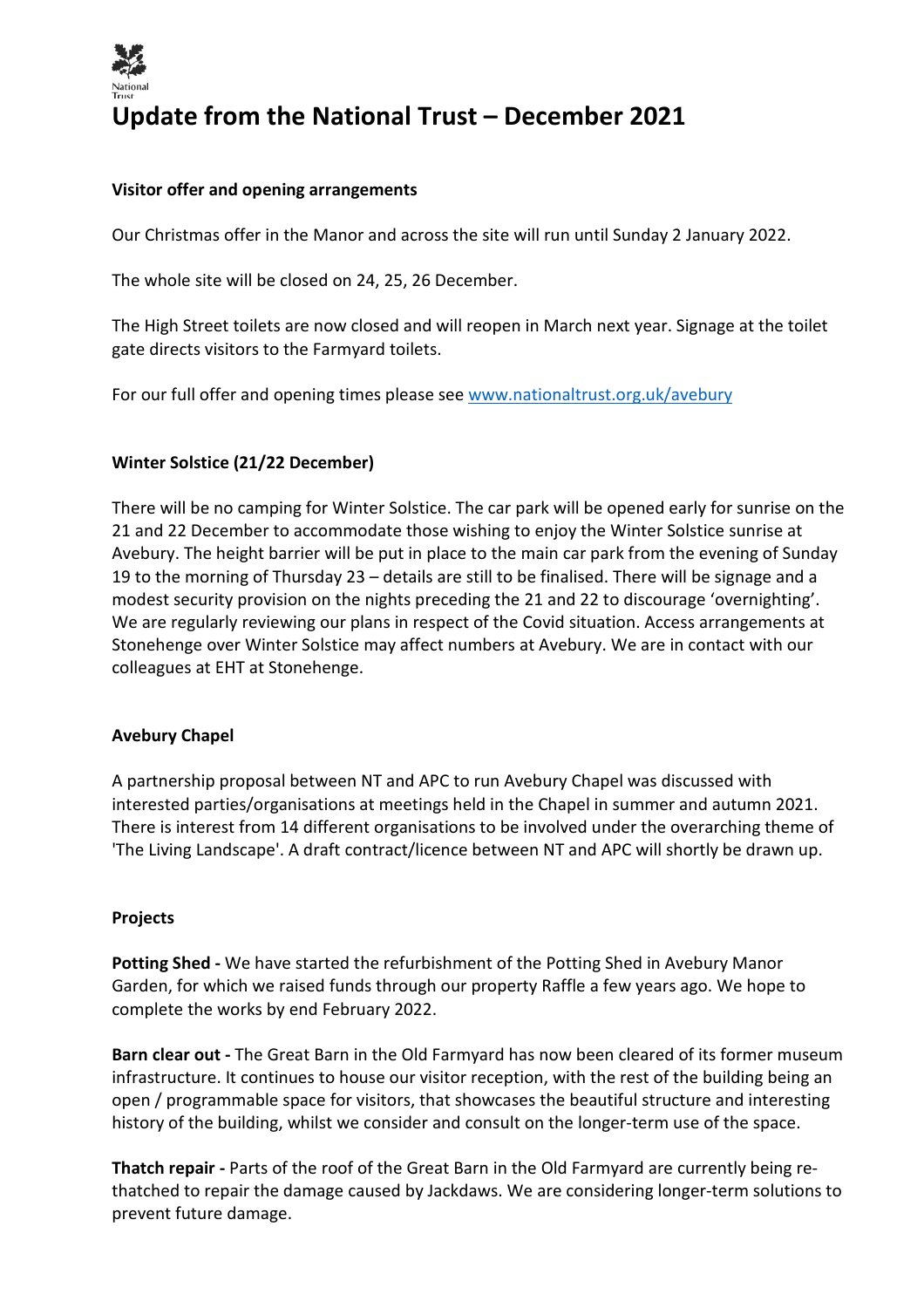# **Countryside update**

**Storm Arwen –** Countryside staff carried out inspections on 27 November but did not encounter any significant damage to trees on NT areas in the Avebury Landscape but did see some damage further south at Stonehenge and our other sites.

**Wildlife** – Two stoats were seen fighting/playing on the henge bank of the NW sector. The rangers are seeing murmuration of starlings in the Avebury landscape and especially over the Faulkner's footpath. We see them gather at dusk and then fly off in large flocks in a Southwesterly direction to roosting areas believed to be on Salisbury Plain. The barn owl(s) at West Kennett Farm can be regularly seen over West Kennett Avenue at dusk.

**Windmill Hill** – Evidence of 'trials' bikes or 'motorbikes' causing surface damage to the woodland area on the NW side of Windmill Hill. The whole of the hill including this woodland is a Scheduled Monument. The rangers are undertaking some work to repair fences where they adjoin the byways to stop this happening.

**Erosion management** – The weather has been moderately dry (with exceptions) and any surface damage to the henge is being carefully monitored. Some areas are roped off for recovery and to prepare them for Winter Solstice and Christmas visitors. The turf repairs undertaken at Avebury and in other locations have taken very well with the mild weather.

## **Licensing of commercial and other organised activities on National Trust land**

We will shortly be adding a section to our website and producing a flyer that can be handed to people that clarifies that the following activities require National Trust permission and may also require a licence before they can proceed:

- 1. All commercial activities.
- 2. All organised events.
- 3. All commercial and other organised photography and filming, including student projects.
- 4. All guided tours and walks.
- 5. All workshop activities including arts, crafts and drumming workshops.
- 6. All fundraising activities.
- *7.* All flying of drones from or over National Trust land*.*

Any activity that involves fires, ground penetration or subsurface damage will not be permitted under any circumstances, as well as any activity that involves displaying posters, banners or any other signage.

The website/flyer will ask people to get in touch with avebury@nationaltrust.org.uk, allowing at least one month's notice prior to the proposed activity taking place.